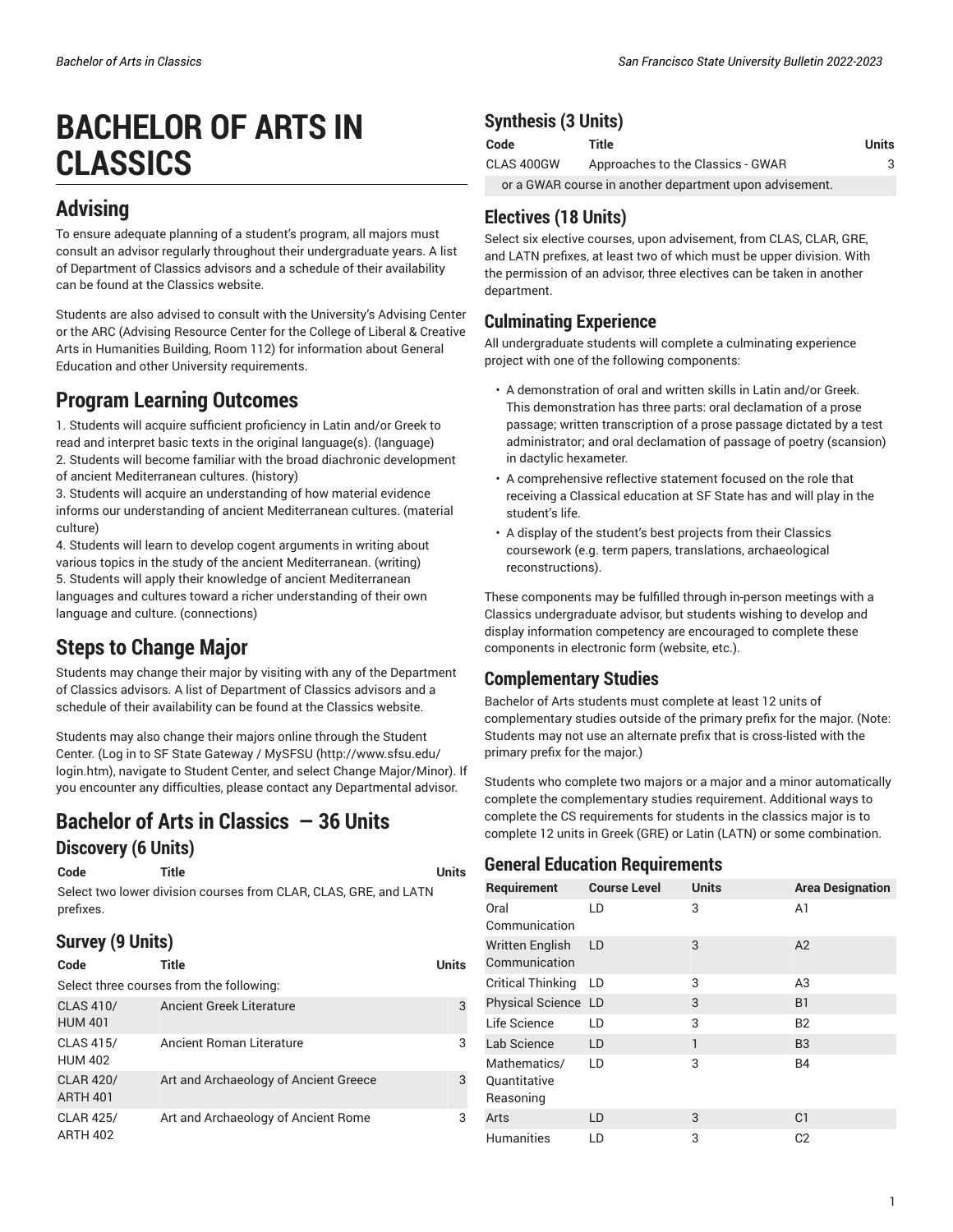| Arts or<br><b>Humanities</b>                              | LD | 3 | C <sub>1</sub> or C <sub>2</sub> |  |
|-----------------------------------------------------------|----|---|----------------------------------|--|
| Social Sciences                                           | ID | 3 | D1                               |  |
| Social Sciences: LD<br><b>US History</b>                  |    | 3 | D <sub>2</sub>                   |  |
| Lifelong Learning LD<br>and Self-<br>Development<br>(LLD) |    | 3 | E                                |  |
| <b>Ethnic Studies</b>                                     | LD | 3 | F                                |  |
| Physical and/or<br>Life Science                           | UD | 3 | $UD-B$                           |  |
| Arts and/or<br><b>Humanities</b>                          | UD | 3 | $UD-C$                           |  |
| Social Sciences                                           | UD | 3 | $UD-D$                           |  |
| OF OLLAL OLUJI.                                           |    |   |                                  |  |

**SF State Studies**

| Courses certified as meeting the SF State Studies<br>requirements may be upper or lower division in General<br>Education (GE), a major or minor, or an elective. |          |   |             |
|------------------------------------------------------------------------------------------------------------------------------------------------------------------|----------|---|-------------|
| American Ethnic LD or UD<br>and Racial<br><b>Minorities</b>                                                                                                      |          | 3 | <b>AERM</b> |
| Environmental<br>Sustainability                                                                                                                                  | LD or UD | 3 | ES          |
| Global<br>Perspectives                                                                                                                                           | LD or UD | 3 | GP          |
| Social Justice                                                                                                                                                   | LD or UD | 3 | SJ          |

Note: LD = Lower-Division; UD = Upper-Division.

## **First-Time Student Roadmap (4 Year)**

- 1. In order to choose your English Composition A2 course and your QR/Math B4 course, please complete the online advising activities at [writingadvising.sfsu.edu](https://writingadvising.sfsu.edu/) ([https://writingadvising.sfsu.edu/\)](https://writingadvising.sfsu.edu/) and [mathadvising.sfsu.edu](https://mathadvising.sfsu.edu/) ([https://mathadvising.sfsu.edu/\)](https://mathadvising.sfsu.edu/). Questions? Contact Gator [Smart](https://gatorsmartstart.sfsu.edu/) Start. ([https://gatorsmartstart.sfsu.edu/\)](https://gatorsmartstart.sfsu.edu/)
- 2. Select the row that matches your English course choice for A2.\*
- 3. Select the column that matches your QR/Math course choice for B4.
- 4. Click the Roadmap that lines up with your row and column.

For example, if you select ENG 104/ENG 105 and a multi-semester QR/ math sequence for your first year, then choose Roadmap D.

| <b>Course Choice</b>   | <b>One-Semester Course</b>                                                                                                         | Two-Semester<br><b>Sequence or Support</b><br>Course                                                                                 |
|------------------------|------------------------------------------------------------------------------------------------------------------------------------|--------------------------------------------------------------------------------------------------------------------------------------|
| <b>ENG 114</b>         | Roadmap A (http://<br>bulletin.sfsu.edu/<br>colleges/liberal-<br>creative-arts/classics/<br>ba-classics/roadmap-i-<br>ii-eng/)     | Roadmap C (http://<br>bulletin.sfsu.edu/<br>colleges/liberal-<br>creative-arts/classics/<br>ba-classics/roadmap-<br>iii-iv-eng/)     |
| <b>ENG 104/ENG 105</b> | Roadmap B (http://<br>bulletin.sfsu.edu/<br>colleges/liberal-<br>creative-arts/classics/<br>ba-classics/roadmap-i-<br>ii-stretch/) | Roadmap D (http://<br>bulletin.sfsu.edu/<br>colleges/liberal-<br>creative-arts/classics/<br>ba-classics/roadmap-<br>iii-iv-stretch/) |

\* Composition for Multilingual Students: If taking ENG 209 as your first English course, choose the ENG 114 row. If taking ENG 201 or ENG 212 for your first English course, choose the ENG 104/ENG 105 row.

## **General Advising Information for Transfer Students**

- 1. Before transfer, complete as many lower-division requirements or electives for this major as possible.
- 2. The following courses are not required for admission but are required for graduation. Students are strongly encouraged to complete these units before transfer; doing so will provide more flexibility in course selection after transfer.
	- a course in U.S. History
	- a course in U.S. & California Government

For information about satisfying the requirements described in (1) and (2) above at a California Community College (CCC), please visit [http://](http://assist.org) [www.assist.org \(http://assist.org](http://assist.org)). Check any geographically accessible CCCs; sometimes options include more than one college. Use ASSIST to determine:

- Which courses at a CCC satisfy any lower-division major requirements for this major;
- Which courses at a CCC satisfy CSU GE, US History, and US & CA Government requirements.

Remedial courses are not transferable and do not apply to the minimum 60 semester units/90 quarter units required for admission.

Additional units for courses that are repeated do not apply to the minimum 60 units required for upper-division transfer (for example, if a course was not passed on the first attempt or was taken to earn a better grade).

Before leaving the last California Community College of attendance, obtain a summary of completion of lower-division General Education units (IGETC or CSU GE Breadth). This is often referred to as a GE certification worksheet. SF State does not require delivery of this certification to Admissions, but students should retain this document for verifying degree progress after transfer.

Credit for Advanced Placement, International Baccalaureate, or College-Level Examination Program courses: AP/IB/CLEP credit is not automatically transferred from the previous institution. Units are transferred only when an official score report is delivered to SF State. Credit is based on the academic year during which exams were taken. Refer to the University Bulletin in effect during the year of AP/IB/CLEP examination(s) for details regarding the award of credit for AP/IB/CLEP.

Students pursuing majors in science, technology, engineering, and mathematics (STEM) disciplines often defer 6-9 units of lower-division General Education in Areas C and D until after transfer to focus on preparation courses for the major. This advice does not apply to students pursuing associate degree completion before transfer.

## **Transferring From Institutions Other Than CCCs or CSUs**

Review SF State's lower-division General Education requirements. Note that, as described below, the four basic skills courses required for admission meet A1, A2, A3, and B4 in the SF State GE pattern. Courses